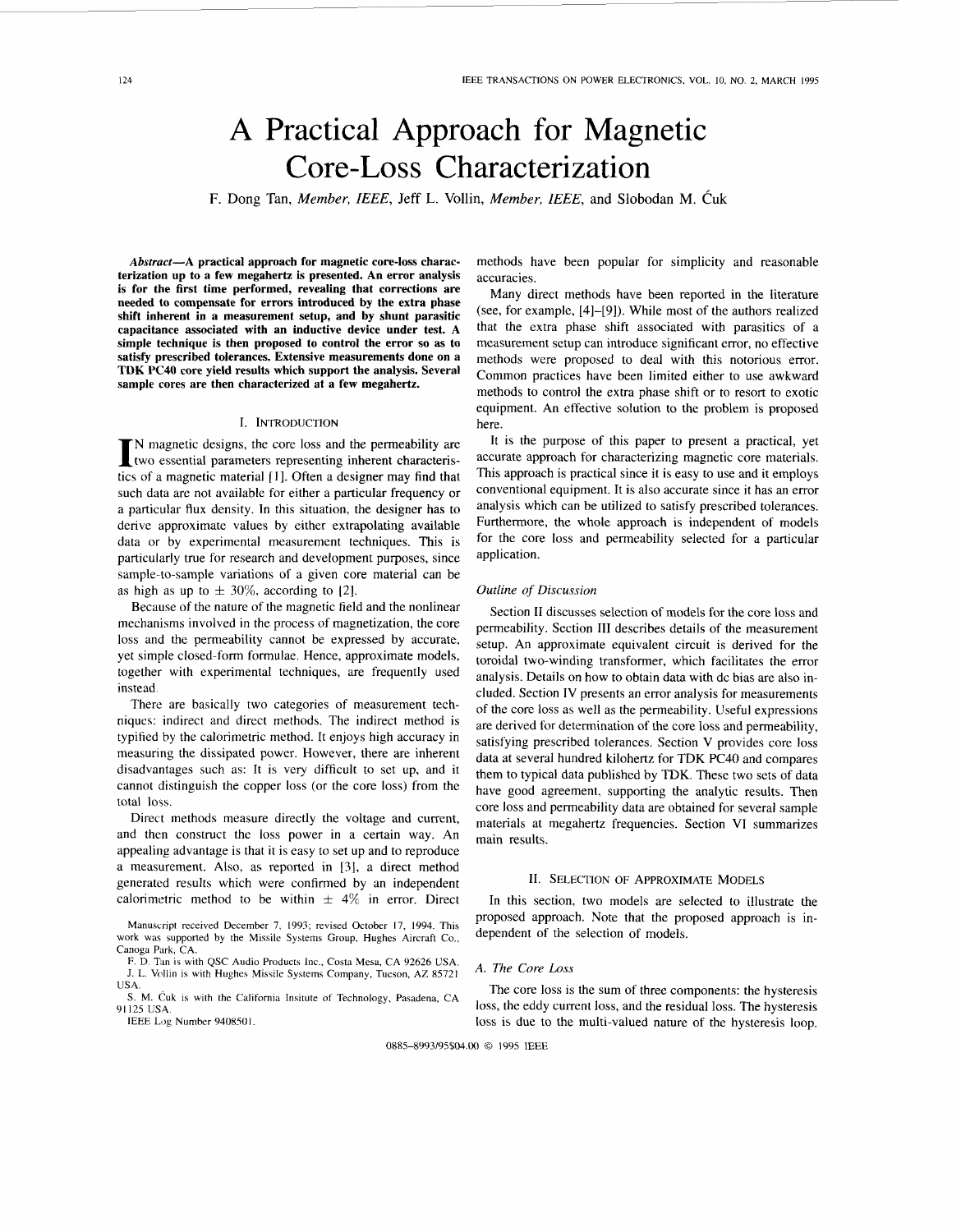Suppose that **a** magnetic specimen is excited from zero to the maximum field and then back to zero field. At the end, the returned power is observed to be less than the supplied. The lost power can basically be considered to have been used for the reorientations of the magnetic domains. This loss is proportional to the area encircled by the upper and the lower traces of the hysteresis loop. The area can be obtained by an intergation and is proportional to  $B<sup>2</sup>$ . Furthermore, if the shape of the loop remains the same for each succesive recitation, the lost power is simply the product of the area and frequency. Hence, the hysteresis loss is directly proportional to frequency  $f$  and the square of peak flux density  $B^2$  [10], [11].

If a time-varying magnetic field is applied to a specimen, eddy currents will be induced. These currents generate a certain amount of ohmic loss, which is normally called the eddy current loss. To reduce eddy current loss, materials with high resistivities such as ferrites are preferred. However, high resistivities are usually coupled with low permeability. Hence, a tradeoff exists between them for material designs. The mechanism for eddy current loss is the same as that in an (conductor. Therefore, the eddy current loss is proportional to  $f^2$  and  $B^2$  [12].

The hysteresis loss and the eddy current loss account for a large portion of the total core loss. The rest of it is normally called the residual loss. Mechanisms behind these are complex. Experiences indicate that the residual loss is proportional to frequency *f* and peak flux density *B.* 

Since all three components are, to variable extent, related to *f* and B, the following empirical formula, which is frequently used in industry [13], is chosen as the model for the core loss,

$$
P_{fe} = kV_e f^m B^n,\tag{1}
$$

where  $V_e$  is the volume of the core,  $f$  the operating frequency, and *k*, *m*, and *n* are constants.

## *B. The Permeability*

Permeability represents the ability of a given material to be magnetized under various conditions. The characteristic of magnetization is highly nonlinear, which directly translates into permeability's strong dependence on flux density. Different applications have different flux densities, and may call for different models. For example, for Ni-Zn ferrites, under low flux densities, the following model was found to fit the measured data very well *[7],* 

$$
\mu = \mu_0 \mu_r \sqrt{1 + \alpha^2 H^2}.
$$
 (2)

# C. *Curve Fitting*

The mathematical models for the core loss and the permeability require the determination of the constants  $\mu_r$ ,  $\alpha$ ,  $k$ ,  $m$ , and *ri.* These constants can be obtained by the technique of curve-fitting. The returned parameters,  $\mu^*$ ,  $\alpha^*$ ,  $k^*$ ,  $m^*$ , and  $n^*$ , can then be regarded as inherent material constants. Since the technique of curve fitting is well-known, details of it are not pursued further.

In the following, **(1)** and *(2)* will be used to illustrate the steps of determining the core loss and permeability. In practice,



**Fig.** 1. **Schematic of the** measurement **setup.** 

one can use models which best fit a particular application. The selected models may very well be different from those used here, but the approach is still applicable.

# 111. MEASUREMENT **SETUP**

Magnetic core manufacturers usually provide the loss data for symmetrical sinusoidal flux densities, because of its convenience for measurements and specifications. This practice is followed here.

Also, sinusoidal data can be used to estimate data for nonsinusoidal cases [13], [14]. For example, it was found recently in [14] that the core loss corresponding to a bipolar square-wave voltage is related to that of a sinusoidal voltage by a multiplying factor  $8/\pi^2$ .

Fig. 1 is a general schematic illustration of the actual measurement setup. An HP3330B synthesizer and an HP3570A network analyzer are used for the acquisition of measured data. A sinusoidal voltage from the synthesizer is amplified by an Amplifier Research Model 25A100 amplifier. This voltage is then applied across the primary of a toroidal transformer. The secondary winding is wound in a bifilar fashion with a turns-ratio 1:1. The measured voltage is the one across the open-circuited secondary terminals. The measured current is the sensed current from the current sensing resistor. This configuration can avoid the effect of the primary leakage impedance, i.e., the leakage inductance and the winding resistance, to the extent that the equivalent lumped circuit model is valid **[15], [16].** 

The flux density is directly monitored by a scope, viewing the waveform of the measured voltage, since this voltage is proportional to the derivative of the flux density with respect to time. During all measurements this waveform is closely monitored for any possible distortion in order to guarantee the desired sinusoidal flux density. For high frequency applications (above a few hundred kilohertz), most designs are core loss limited. The flux density is kept well below saturation and the device works primarily on the linear part of the B-H loop. Therefore, the distortion can be assumed negligible.

[Fig. 2](#page-2-0) is a schematic diagram of the measurement fixture which is built with special attention to minimize parasitic capacitance and inductance. The sensing resistor is implemented with 10 carbon resistors connected in parallel. Its frequency response was measured to be flat from I kHz to 20 MHz. A 70  $\mu$ *H* inductor is introduced to bypass the dc current in case a dc bias test is performed. A dc bias current  $I_{dc}$  is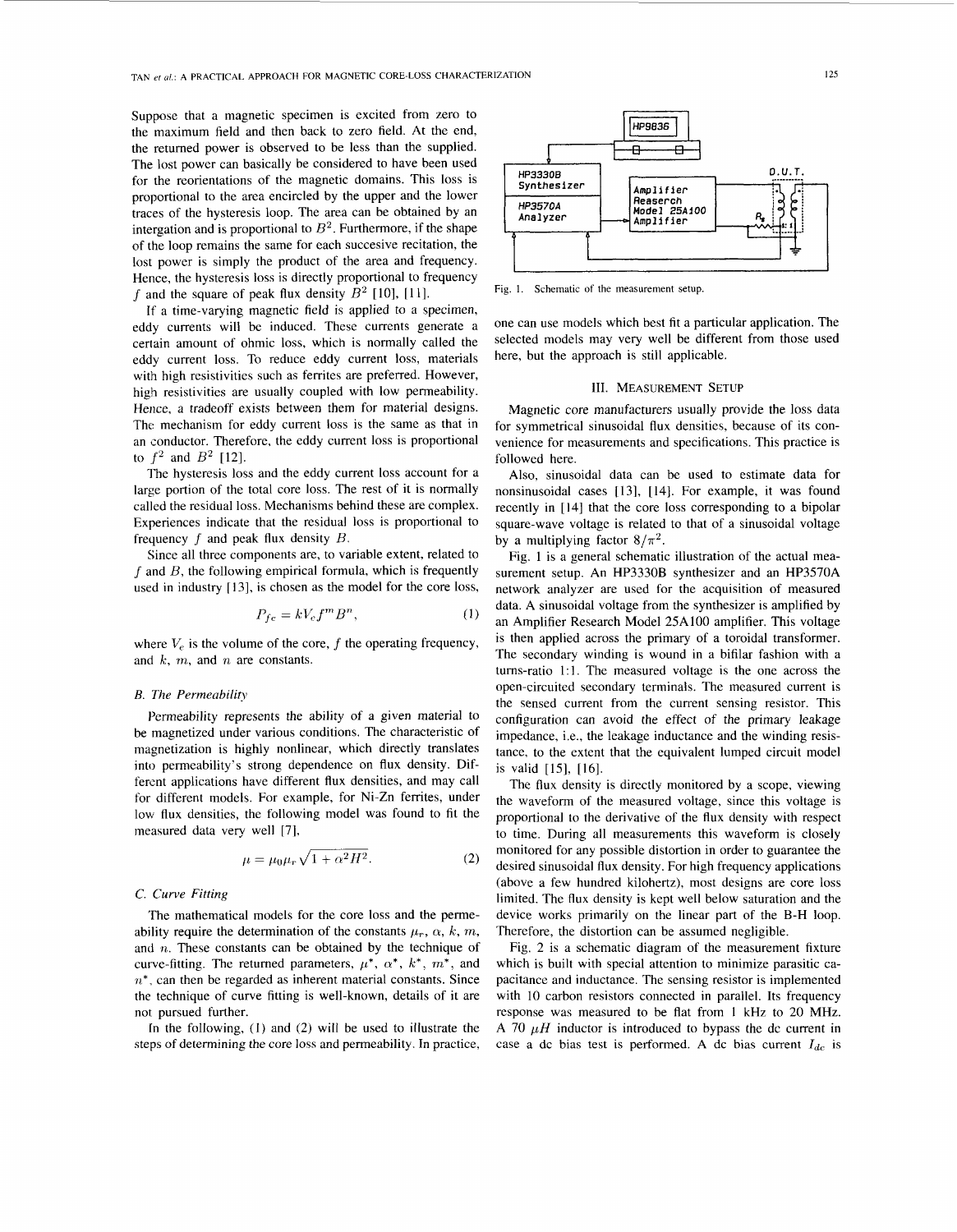

**Fig.** *2.* **Schematic for the measurement fixture.** 

**An Approximation** 



Fig. **3. Equivalent circuits for a two-winding transformer.** 

generated from **an** HP6130C digital voltage source controlled by an **HP9836** computer. The fixture with a dc bypass inductor was checked for its frequency response. No additional phase shift is introduced in the frequency range of interest.

The whole measurement setup is calibrated with terminals 1, **2,** and 3 all shorted together. In this way all remaining parasitics associated with coax cables, probes, etc., are all accounted for.

Each sample core is demagnetized before a measurement by reducing the magnitude of the ac excitation voltage gradually to zero (dynamic demagnetization).

#### *An Equivalent Circuit*

Fig. 3(a) is a general equivalent circuit model for a transformer. It was used successfully for very wide-band RF transformer designs in the frequency range from 100 kHz to **30** MHz **[16].** *Z,* is the output impedance of the source. *X,* is reactance presented by the shunt parasitic capacitance of an inductive winding. Note that it also includes the input capacitance of a voltage probe used to measure the voltage.  $Z_{11}$  is the series combination of the leakage inductance and the winding dc and ac resistances.  $L_m$  is the magnetizing inductance associated with the main flux of the transformer.  $R<sub>m</sub>$  is a series resistance representing the core loss.

For the purpose of determine a permeability with sufficient accuracy, an approximate circuit of Fig. 3(b) is preferred. The condition for a good approximation can be established as;

$$
Z_s + Z_{l1} \ll X_c, \tag{3}
$$

which is normally well satisfied since the parasitic capacitance is on the order of ten picofarads.

## IV. **ERROR ANALYSIS**

Error associated with core loss measurement is first analyzed. Then the effect of parasitic capacitance is examined.

<span id="page-2-0"></span>**126 IEEE** TRANSACTIONS ON POWER ELECTRONICS. VOL. 10, NO. *2,* MARCH 1995

#### *A. Correction for Phase Angle*

The loss power P of the device under test can be constructed from the measured voltage  $V$ , current  $I$ , and the phase angle

$$
P = VI\cos\phi. \tag{4}
$$

The accuracy of the constructed power is largely dependent on the accuracy of the measurement for the phase angle  $\phi$ , which is discussed further in the following. The total increment of the power is given by

$$
\Delta P = \frac{\partial P}{\partial V} \Delta V + \frac{\partial P}{\partial I} \Delta I + \frac{\partial P}{\partial \phi} \Delta \phi.
$$
 (5)

Since the voltage and the current can usually be measured with sufficient accuracy,  $\Delta V$  and  $\Delta I$  can be assumed to be diminishingly small. Hence the total increment of the power can be rewritten as

$$
\Delta P = \frac{\partial P}{\partial \phi} \Delta \phi, \tag{6}
$$

where  $\Delta\phi$  is the phase error from the measurement process, and  $\Delta P$  the power error due to  $\Delta \phi$ .

Straightforward algebra leads to the following expression for the relative power error:

$$
\left|\frac{\Delta P}{P}\right| = |-\tan\phi\Delta\phi| = |\tan\phi||\Delta\phi|.\tag{7}
$$

Rich information can now be extracted from (7). First, it captures explicitly and elegantly, for the first time, the problem of high error sensitivity of the constructed power  $(\Delta P/P)$  over the phase error  $(\Delta \phi)$ . It is seen that as  $\phi$  approaches 90°,  $\Delta \phi$ has to go to zero in order for  $\Delta P/P$  to have a finite value. Since it is virtually impossible to eliminate  $\Delta \phi$  in an actual measurement setup, any effort to control  $\Delta \phi$  is doomed to failure. This is an essential difficulty which plaques the direct method (by limiting the accuracy).

Second, careful examination of (7) reveals that, while exposing the problem, it also provides a simple, yet effective solution. Indeed, (7) indicates that for a certain value of  $\Delta \phi$ , the value of  $tan\phi$  can be controlled, in order for  $\Delta P/P$  to have a diminishingly small value.

In other words, engineering efforts focused on the control of the value for  $\phi$ , instead of  $\Delta \phi$ , would be easier and much more effective. For example, take the relative power error to be 10%, then straightforward algebra yields,

$$
-\frac{1}{10|\Delta\phi|} \le \tan\phi \le \frac{1}{10|\Delta\phi|}.\tag{8}
$$

For any given phase error  $|\Delta\phi|$ , the above inequality gives a feasible region of the phase angle  $\phi$  within which the measured power will be at most  $\pm 10\%$  away from the actual value. For example, if the phase shift is limited to be  $|\Delta \phi| = 3^{\circ}$ , the corresponding feasible region of the phase angle is given by  $|\phi| \leq 63^{\circ}$ .

In an actual measurement, the phase angle may not be in the feasible region. One typical example is a measurement of a core material with low core loss. For a finite value of inductance, very low loss (a vanishingly small value for the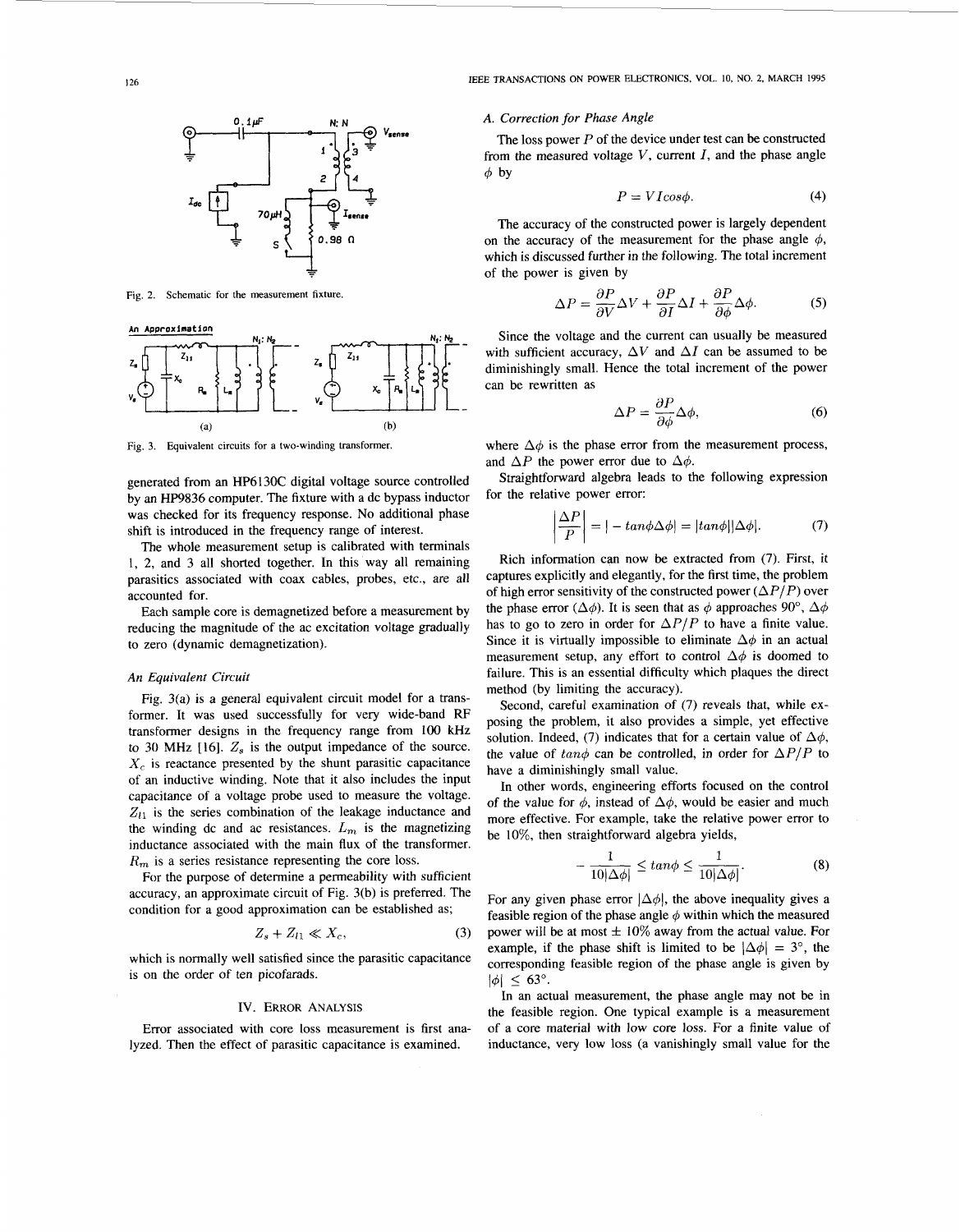

Fig. 4. Bring the phase angle to the desired value.



Fig. 5. **A** correction for measured current

resistance) directly translates into a phase angle close to 90°, where error sensitivity is very high. Under this circumstance, a low loss capacitor can be connected across the secondary (or the primary) to bring the phase angle to the desired value (Fig. 4 illustrates the underlying principle).

This technique was mentioned in [17], [18], but its importance was not fully realized.

Note that introduction of an additional capacitor will degrade the accuracy. There are two things one needs to look out for. Additional capacitance in the primary may upset the condition for the equivalent in Fig. 3(b). Additional capacitance in the secondary may worsen the loading on the secondary which exists due to the small input capacitance of the probe.

However, the degradation can be compensated for by tightening up the prescribed tolerance from, say, 10% to *5%.*  Equation (7) then gives that the feasible region is reduced from  $\pm$  63° to  $\pm$  45°. Note that this self-adaptive feature of the approach, although advantageous, cannot eliminate the error due to the added Capacitance.

It is important to point out that, compared to the error for the case with no added capacitance, the error for the case with added capacitance is not only much less (an order of magnitude reduction) but also well-controlled.

# *B. Correction for Measured Current*

The parasitic capacitance associated with the toroidal transformer can also introduce error in determining the permeability. Fig. *5* shows a derived approximate equivalent circuit together with the corresponding phasor diagram of various currents.  $V_1$  is the measured voltage,  $I$  is the measured current, and  $I_1$  is the current needed for determination of the permeability.  $L'_m$  and  $R'_m$  are the corresponding parallel impedance equivalent to the series impedance consisted of  $L_m$  and  $R_m$ . Since  $I_1$  cannot be measured physically, it will have to be derived from other measurable quantities. From the principle of the conservation of energy, the following should be met,

$$
P = V_1 I cos \phi = V_1 I_1 cos \phi_1, \qquad (9)
$$

which leads to

$$
I_1 = \frac{\cos \phi}{\cos \phi_1} I,\tag{10}
$$

where  $\phi_1 = \phi + \phi_c$ . The angle  $\phi_c$  is due to the capacitive current  $I_c$ , and its value can be determined from an independent measurement of the frequency response of the impedance defined by  $V_1/I$ .

It can be seen that the closer the measuring frequency is to the self-resonance frequency of the inductive device under test, the greater the error is due to  $I_c$ .

## *C. The Proposed Procedure*

Based on results so far obtained, the following procedure can be formulated for practical determination of the core loss as well as the permeability:

- Select (or derive) proper models for a particular application.
- Measure the impedance  $(V_1/I)$  of the toroidal transformer to be tested, and determine  $\phi_c$ .
- Use  $I_1 = (cos\phi/cos\phi_1)I$  to generate data for permeability fit.
- Determine the overall phase error of the measuring setup  $\Delta\phi$ , and choose the tolerance for core loss fit.
- Determine the feasible region for the phase angle, according to (7).
- Check if the actual angle is in the feasible region or not. **If** not, use a low-loss capacitor to bring the angle to the desired value.
- Generate data for core loss fit.
- Perform the curve fitting, respectively.

## V. **MEASURED RESULTS**

In this section actual measurement data is presented to support the amalytical results.

#### *A. Core Losses*

A TDK T16-28-13 core was used for test purposes. Data were generated according to the proposed procedure at SO, 100, 200, 300, 400, and 500 kHz, respectively. With each frequency, the flux density was swept. Flux densities were maintained in the same range, SO-320 mT, for all measurements. Table I is a summary of the determined  $k's$ ,  $m's$ , and  $n's$  from the curve fitting.

The core loss for TDK PC40 material can be represented by

$$
P_{fe} = 2.08 \times 10^{-6} f^{1.43} B^{2.41},\tag{11}
$$

where  $P_{fe}$  is in  $W/cm^3$ , f in Hz, and B peak value in Tesla.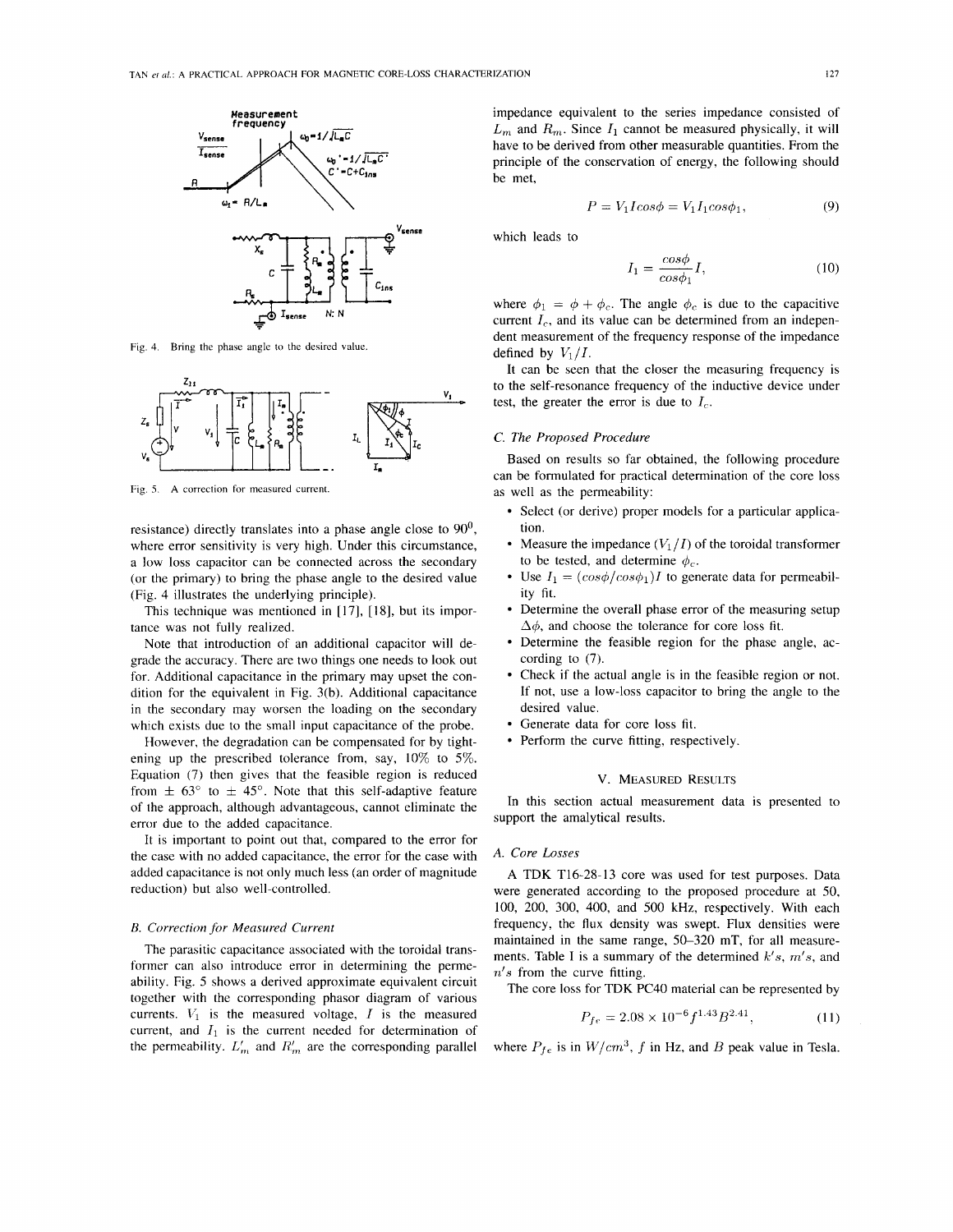TABLE I DETERMINED PARAMETERS FOR CORE **LOSSES** FOR **TDK PC40** 

| Freq.(kHz) | $k^*$ | $m^*$ | $n^*$ | $F^*$ |
|------------|-------|-------|-------|-------|
| 50         | 2.10  | 1.43  | 2.41  | 0.119 |
| 100        | 2.09  | 1.42  | 2.41  | 0.065 |
| 200        | 2.02  | 1.42  | 2.38  | 0.038 |
| 300        | 2.09  | 1.43  | 2.40  | 0.040 |
| 400        | 2.10  | 1.43  | 2.43  | 0.062 |
| 500        | 2.10  | 1.44  | 2.42  | 0.074 |
| Average    | 2.08  | 1.43  | 2.41  | 0.066 |

The data provided by TDK gives

$$
P = 2.0 \times 10^{-6} f^{1.46} B^{2.57}.
$$
 (12)

The small difference between the two may be attributed to two facts: **1)** the sample-to-sample variation of a core material; and 2) the anisotropy compensation temperature for PC40 is placed around 80° according to TDK data. Our measurements were, however, done at room temperature. Hence the loss is expected to be slightly larger. Therefore, the agreement of the two sets of data is good, validating the proposed approach.

The proposed approach is then applied to several sample cores. They are TDK's PC40, and K6A, and Ceramics Magnetics' CMD5005, CN20, MN8CX, and C2025. PC40 and MN8CX are Mn-Zn ferrites, and the rest of the cores are Ni-Zn ferrites. Since data for most magnetic materials at a few hundred kilohertz are available from manufacturers, the characterizations of the sample materials were conducted at frequencies around 1 MHz where data is not readily available.

Table I1 summarizes the determined parameters for core losses of sample cores at 1 MHz. The determined values for  $m$  and  $n$  are both close to two. It is therefore seen that under our measurement conditions, the eddy current loss dominates.

Fig. **6** presents core losses for PC40 at different dc bias current values. It can be seen that the core loss increases drastically with the increase of dc bias current. The implication of this result is significant. A magnetic device with a dc bias flux can have core loss several times larger than what is expected from using manufacturer's data with no dc bias.

It is pointed out that the resources and timing didn't allow an investigation into the physical explanation of the large increase of core loss to proceed at the time this project was performed.

# *B. Permeabilities*

Table III summarizes the determined  $\mu$ 's and  $\alpha$ 's for Ni-Zn cores at 1 MHz, where (2) was used.

Permeability variation data as a function of dc bias field are valuable for designing magnetic devices with controllable reluctances. A magnetic regulator characterized in [19] is such a device. The proposed approach can handle cases with dc bias without any further difficulties. Fig. 7 shows the variations of the permeability with changes of dc bias current. Permeabilities are observed to be decreasing with the increase of dc bias current, exhibiting a saturation pattern.

TABLE **I1**  DETERMINED PARAMETERS FOR CORE **LOSSES** AT 1 **MHZ.** 

| Core Materials    | <b>Determined Parameters</b> |                    |       |       |  |
|-------------------|------------------------------|--------------------|-------|-------|--|
| at 1MHz           | $k^*$                        | $\boldsymbol{m}^*$ | $n^*$ | $F^*$ |  |
| <b>CMD5005</b>    | 2.04                         | 1.96               | 2.03  | 0.419 |  |
| CN20              | 2.49                         | 1.97               | 2.06  | 0.752 |  |
| MN8CX             | 2.43                         | 1.92               | 2.08  | 0.525 |  |
| C <sub>2025</sub> | 2.04                         | 2.07               | 1.99  | 0.137 |  |
| PC40              | 2.02                         | 1.90               | 2.03  | 0.047 |  |
| K6A               | 1.97                         | 2.03               | 2.00  | 2.056 |  |

TABLE III DETERMINED PARAMETERS FOR PERMEABILITIES AT 1MHz.

| Core Materials |              |            | Determined Parameters |  |
|----------------|--------------|------------|-----------------------|--|
| at 1MHz        | μ.           | $\alpha^*$ | г.                    |  |
| <b>CMD5005</b> | $144.0$ 0.09 |            | 0.795                 |  |
| CN 20          | 84.6         | 0.09       | 3.160                 |  |



**Fig. 6.** Core losses **for** PC40 with dc **biases.** 

It should be noted that with dc bias, the permeability actually measured is the incremental permeability. This permeability should be distinguished from the differential permeability [11].

Finally, it is pointed out that the sample cores were characterized with a fixed frequency while sweeping the flux density. The proposed approach will have no difficulty to accommodate frequency sweeping. **It** ought to be mentioned that if a program code is written for simultaneous frequency and flux density sweeping, curve-fitting can be expected to produce more elegant results.

# VI. CONCLUSIONS

A practical approach for characterizing magnetic materials is proposed. This approach is accurate and yet simple to use. It uses conventional equipment and can be tailored to satisfy prescribed tolerances.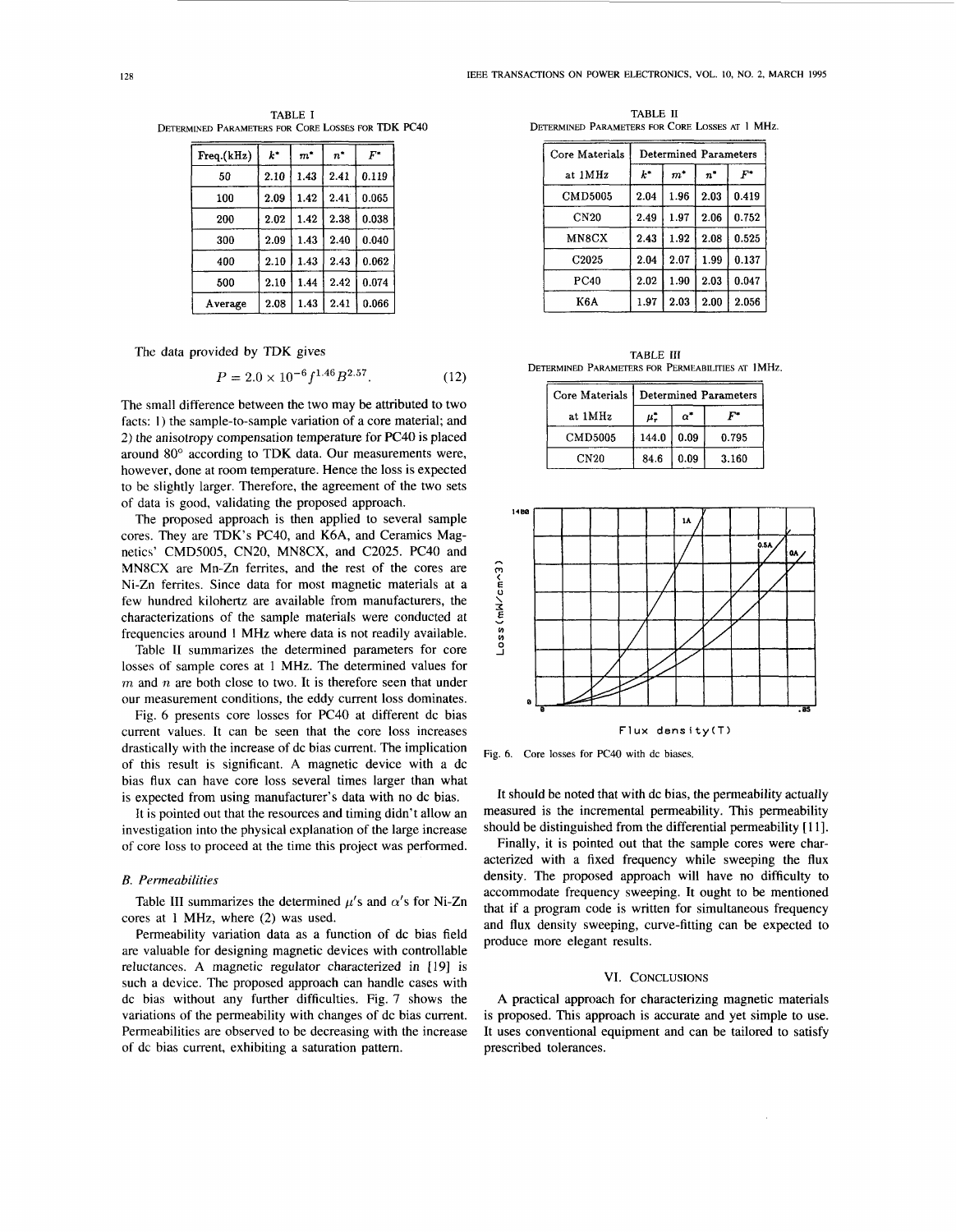

Fig. 7. Permeabilities with dc biases.

An error analysis is performed for the first time. A technique is then proposed to control the notorious error sensitivity due to the extra phase shift. Also, a correction is found to be necessary for the determination of permeability to compensate for the effect of the parasitic shunt capacitance associated with an inductive device under test.

**A** TDK PC4O sample core is measured extensively at *SO-SO0* kHz. Results are compared with typical data supplied by TDK. Good agreement is observed. validating the proposed approach.

This approach can be used to determine core losses as well as permeabilitics for a given magnetic material at different frequencies and flux densities, in the event that the data are not available or the sample-to-sample variation has to be considered. Applications of the approach are independent of the selection of models for the core loss and permeability.

This approach is equally applicable to cases where dc bias is present. The core loss data for PC40 reveal that the actual core loss with dc bias can be several times larger than what manufacturer's data with no dc bias suggest. Permeability data with dc bias are also obtaincd.

### ACKNOWLEDGMENT

The assistance is gratefully acknowledged of Fen Chen. a former member of the Power Electronics Group from 1990 to 1991, for the help in writing program codes in HP Basic for curve-fitting.

## **REFERENCES**

- 111 S. M. Ćuk, "Basics of switched-mode power conversion: Topologies, magnetics, and control," *Advances in Switched-Mode Power Conversion,*
- *Vol. H.* Teslaco, 1983, pp. 292-305.<br>[2] T. Mitsui and G. V. Schaick, "Ferrite power material for high-frequency applications," *Powertechnics Magazine*, pp. 15-19, Feb. 1991.<br>[3] D. K. Conroy, G. F. Pierce. and P. R. Troyk, "Measurement techniques
- Or thc dc\ign **of** high frequcncy SMPS transformer\." *lEEE APEC*
- *Proc.*, 1988, pp. 341-351.<br>
[4] B. Carsten. "Fast, accurate measurement of core loss at high frequencies," *PCIM Proc.*, 1986, pp. 14-24. 141 b. can see the case of the *Proc.*, 1986, pp. 14–24.<br> **151 T.** Sato and Y. Sakaki, "100kHz-10MHz iron loss measuring system,"
- *JEEE Trans. Magn.*, vol. 23. pp. 2593-2595. Sep. 1987, .<br>[6] V. J. Thottuvelil, T. G. Wilson, and H. A. Owen, "High-frequency mea-
- surement techniques for magnetic cores," *IEEE Trans. Power Electron.*, [vol.](#page-6-0) 5, pp. 41-53, Jan. 1990. .
- 171 **A.** F. Goldberg, "High tield properties of Nickel-Zinc ferrites at 1-IOMHz," */EEE APEC Proc..* **1988,** pp. 31 **1-318.**
- **181** P. **M.** Gradzki and F. C. Lee, "High frequency core loss characterization technique based on impedance measurement," *HFPC Proc.,* 1991, pp. **108-115.**
- 191 J. **A.** Ferreira and **J.** van Wyk, "Experimental evaluation of losses in magnetic components for power converters," *IEEE Trans. Ind. Applicat.*, vol. 27, pp. 335-339, 1991.
- 
- **[IO]** J. **K.** Watson, *Applicat. Magneti.\m.*  New York: John Wiley, 1980. [ I **1** ] M. R. Bozorth, *Ferronzagnetism.* New York: D. Van Nostrand, I95 I.
- [ 121 E. C. Snelling, *Sofl Ferrires: Properties and Applications.* Second Ed. [I31 R. Severns, "HF Core Losses for Non-sinusoidal Waveforms." *HFPC 0* England: Butterworths, 1988.
- *Proceedings*, 1991, pp. 140-148.<br>
[14] W. Roshen, "Ferrite core loss for power components design," *IEEE*
- *Trans. Magn..* vol. 27, pp. 4407-4415, Nov. 1991.<br>[15] H. P. J. Wijn and J. J. Went, "The magnetization process in ferrites,"
- *Physica.* vol. XVII, no. 11-12, **pp.** 976992, 1951.
- [16] D. Maurice and R. H. Minns, "Very-wide band radio-frequency transformers," *Wireless Engineering,* June 1947, pp. 168-177, and July 1947. Frances. Write the Lagrange errors of high frequency magnetic core losses [17] D. Y. Chen, "Comparisons of high frequency magnetic core losses
- under two different driving conditions: A sinusoidal voltage and a square-wave voltage," *IEEE PESC Record*, 1978, pp. 237-241.<br>[18] D. Y. Chen, "High-frequency core loss characteristics of amorphous
- magnetic alloy," *Proc. IEEE*, vol. 69, July, 1981, pp. 853-855.<br>[19] J. L. Vollin, F. D. Tan, and S. M. Cuk, "Magnetic regulator modeling,"
- *IEEE APEC Proc.,* 1993. pp. 604-61 I,



**F. Dong Tan** earned the B.E.Sc. degree from the Jiangxi Polytechnic University, Nanchang, China, in 1979, and the Ph.D. dcgrec from the California Institute of Technology, Pasadena, CA, in 1993, both in electrical engineering.

From 1979 to 1986, he was with the Faculty of Jiangxi Polytechnic University, where hc taught several courses in circuit, electronics, and electric machines. From 1986 to 1987, he was a Visiting Research Assistant Professor at the University of Waterloo, Ontario, Canada, where he applied hi-

furcation theory to switching converters. From 1087 **to** 1988, he pursucd graduate studies at the University of Victoria, British Columbia. Canada, where he worked on quasi-resonant converters. In 1989. he was accepted directly into the Ph.D. program with the Power Electronics Group at Caltech, where he focused his research on modeling and control of dc/dc converters and associated magnetic design issues. Since November 1993. he has been a Senior Engineer with QSC Audio Products Inc., Costa **Mesa,** C4. developing softswitched, high performance, and high power professional audio amplifiers. He has published more than **IO** peer-reviewed journal and conference papers. He is also one of the inventors of  $6$  U.S. and European patent applications.

Dr. Tan received several awards for teaching excellence, presented by Jiangxi Polytechnic University.



**Jeff L. Vollin**  $(S'89-M'92-S'92-M'93)$  **was born** in Billings, MT, in 1960. He received the B.S. and Ph.D. degrees from the California Institute of Technology, Pasadena, CA, **in** 1982 and 1991. respectively. He received the M.S. degree from UCLA, Los Angeles, CA, in 1984.

He was a member of the Caltech Power Electronics Group from 1988 to 1993 where he specialized in the modeling of high frequency resonant power converters with applications in high voltage and the modeling of variable-inductance magnetic struc-

tures. Since 1982, he has been with Hughes Missile Systems Company, Tucson, AZ, where he specializes in high voltage power supplies and traveling-wave tube transmitters for radar applications.

Dr. Vollin was the recipient of a Hughes Doctoral Fellowship in Electrical Engineering